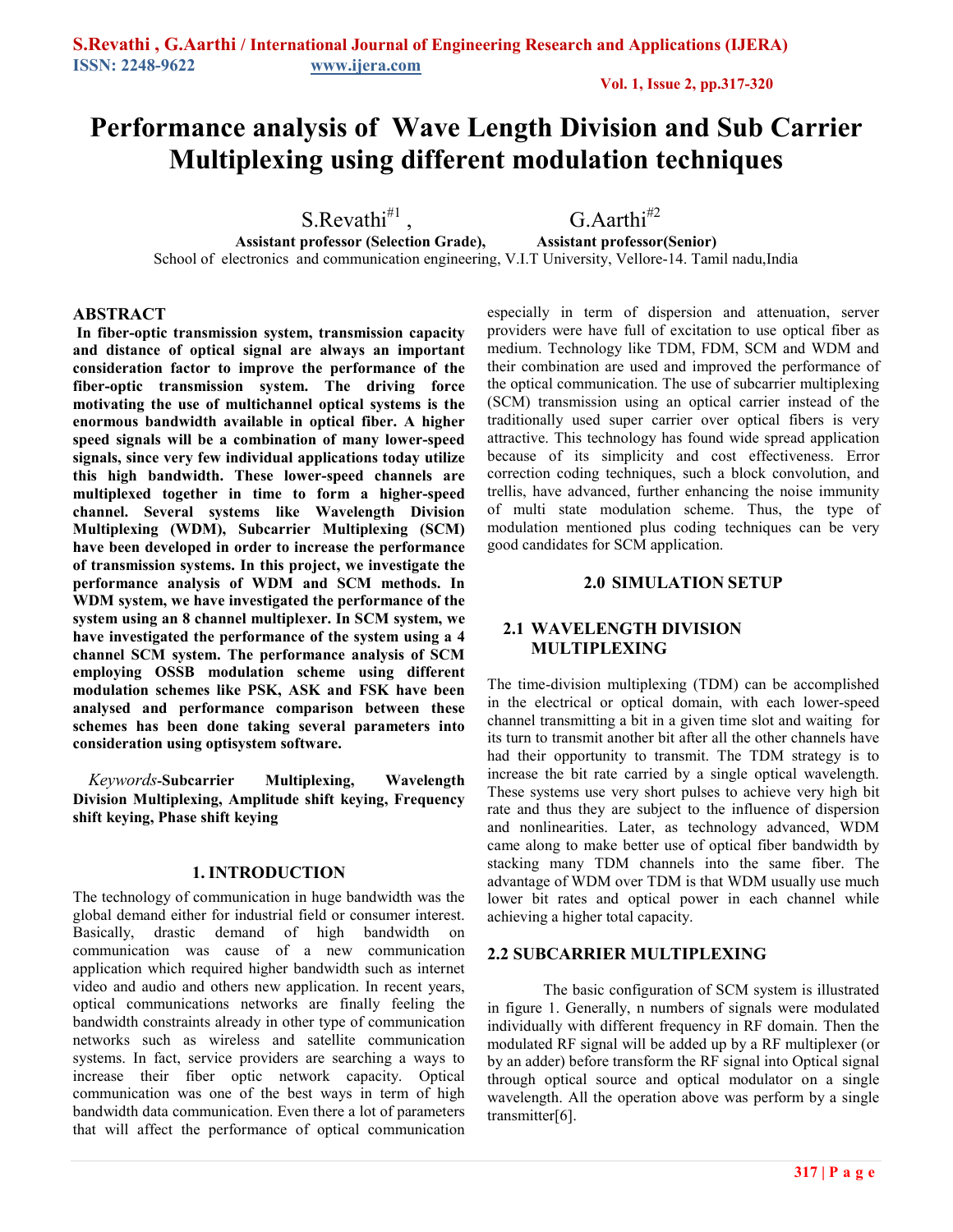## **S.Revathi , G.Aarthi / International Journal of Engineering Research and Applications (IJERA) ISSN: 2248-9622 www.ijera.com**

#### **Vol. 1, Issue 2, pp.317-320**

Practically, in one link of transmission medium, there will be several numbers of transmitters in the system. Each transmitter was tempted to sending data and other types of information. Therefore an optical multiplexer was required facility the system in order to sharing the same fiber link[3]. As be mentioned before, because of its simple and low-cost implementation, high-speed optical data transmission using SCM technology attracted the attention of many researchers. The most significant advantage of SCM in optical communications is its ability to place different optical carriers together closely. This is because microwave and RF devices are much more mature than optical devices: the stability of a microwave oscillator is much better than an optical oscillator (laser diode) and the frequency selectivity of a microwave filter is much better than an optical filter. Therefore, the efficiency of bandwidth utilization of SCM is expected to be much better than conventional optical WDM.

The main idea of SCM is combining two step of modulation which is operating at different domain. First modulation was occupied at RF part such that several low bandwidth RF channel carrying analogue or digital signal add up together by using multiplexer. Thus the signal will be very close to each other in the frequency domain depending to local oscillator frequency that applied in the modulation part. This combined signal actually modulated onto higher frequency microwave carrier. The up-converted signals are in different frequency bands and can therefore be combined by a microwave power combiner forming a microwave subcarrier multiplexed composite signal. Second modulation was occupied at optical domain, the modulated signal then convert to optical domain by using laser diode and optical modulator.



Fig .1 Basic configuration of SCM

## **2.3 SCM USING OSSB MODULATION**

 In this paper, our main focus is placed on the SCM[4] system employing OSSB modulation. This paper is to set up a simulation implementation of SCM system employing OSSB modulation and BPSK, FSK, ASK modulation techniques using OptiSystem. The objective of this project is to analyze the performance and design guidelines of the BPSK, FSK, ASK using OSSB SCM transmission system. Some selections of the performance parameters are done based on the quality

of the detected baseband signal. SCM using OSSB can be done using different modulation techniques like PSK, FSK and ASK by changing the necessary block in the above diagram.



Fig .2 Illustration of OSSB modulation using phase shift method

Basically, there is a phase shift method applied inside the dual-electrode MZ modulator[1] We let the output of the BPSK modulator as:

 $m(t) = \pm A_c \cos w_c$ 

The positive and negative polarity signs correspond to a 1 and a 0 baseband binary data stream which is transmitted from the digital source. By first considering a 1 baseband binary data is transmitted, thus

$$
n_1(t) = A_c \cos w_c t
$$

This signal is the microwave modulating signal and is applied onto the upper arm of the MZ modulator, whereas another modulating signal with the same amplitude and 90 degree out of phase as compared to modulating signal, *m1(t)* is applied onto the lower arm of the MZ modulator,

$$
m_2(t) = A_c \sin w_c t
$$

We let the lightwave signal fronl the laser source into the branches of the modulator as:

$$
n(t) = A_0 \sin w_0 t
$$

Hence, the lightwave along the upper and lower arms of the modulator will become:

$$
n_1(t) = A_0 \cos w_0 t
$$
  

$$
n_2(t) = A_0 \sin w_0 t
$$

The output of the MZ modulator will be:

$$
s(t) = m_1(t) n_1(t) \pm m_2(t) n_2(t)
$$
  
\n
$$
= A_c A_0 \cos w_c t \cos w_0 t
$$
  
\n
$$
\pm A_c A_0 \sin w_c t \sin w_0 t
$$
  
\n
$$
\frac{A_c A_0}{2} [\cos(w_0 + w_c) t + \cos(w_0 - w_c) t]
$$
  
\n
$$
\pm \frac{A_c A_0}{2} [\cos(w_0 - w_c) t - \cos(w_0 + w_c) t]
$$
  
\n
$$
= A_c A_0 \cos(w_0 - w_c) t
$$
  
\nOr  $A_c A_0 \cos(w_0 + w_c) t$ 

Hence the spectrum of the OSSB signal is:

$$
s(f) \text{LSB} = \frac{A_c A_0}{2} \{ \delta[w - (w_0 - w_c) + \delta[w + (w_0 - w_c)] \}
$$
  

$$
s(f) \text{USB} = \frac{A_c A_0}{2} \{ \delta[w - (w_0 + w_c) + \delta[w + (w_0 + w_c)] \}
$$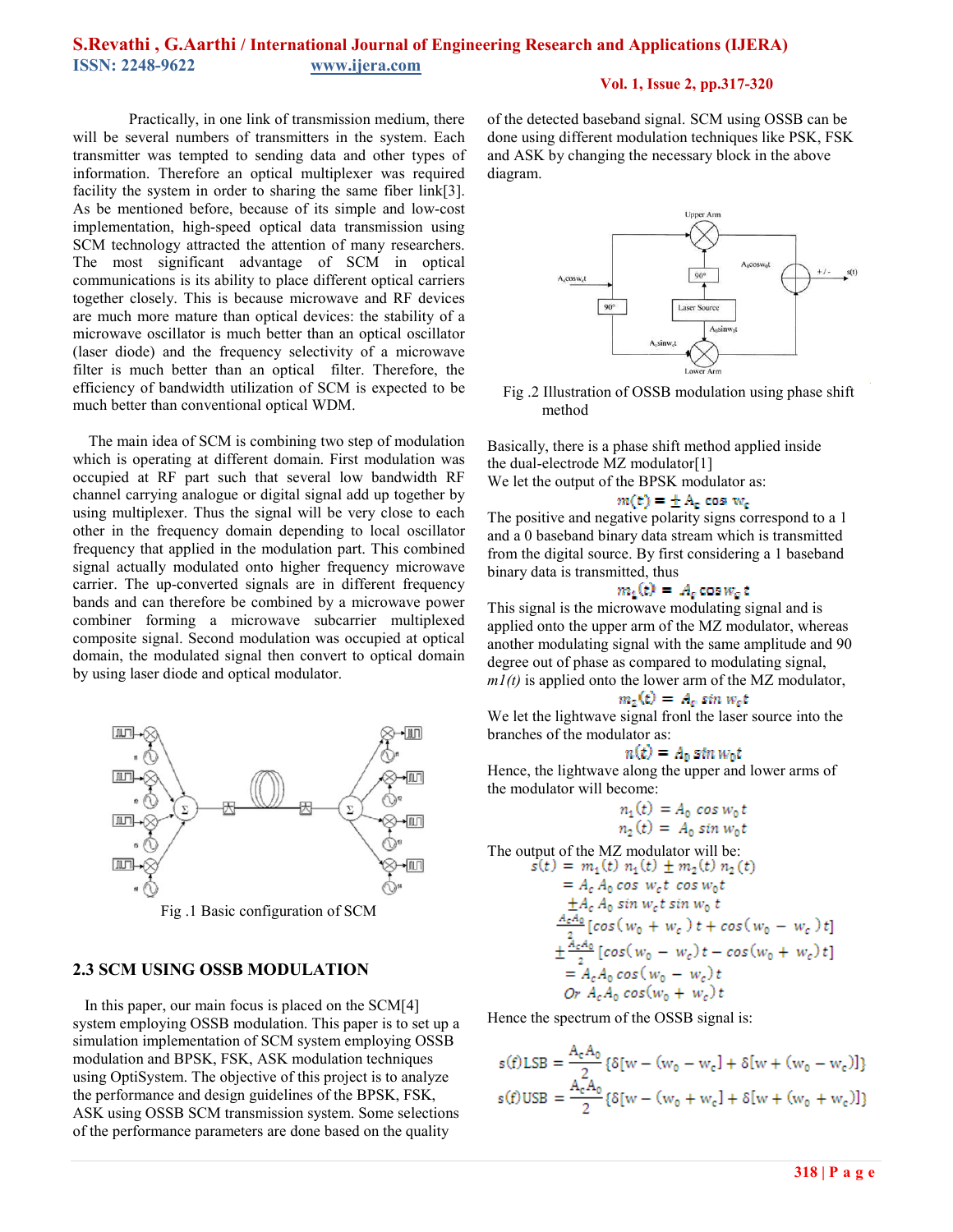**Vol. 1, Issue 2, pp.317-320**



Fig .3 Simulation Setup of WDM



Fig .4 Simulation Setup of SCM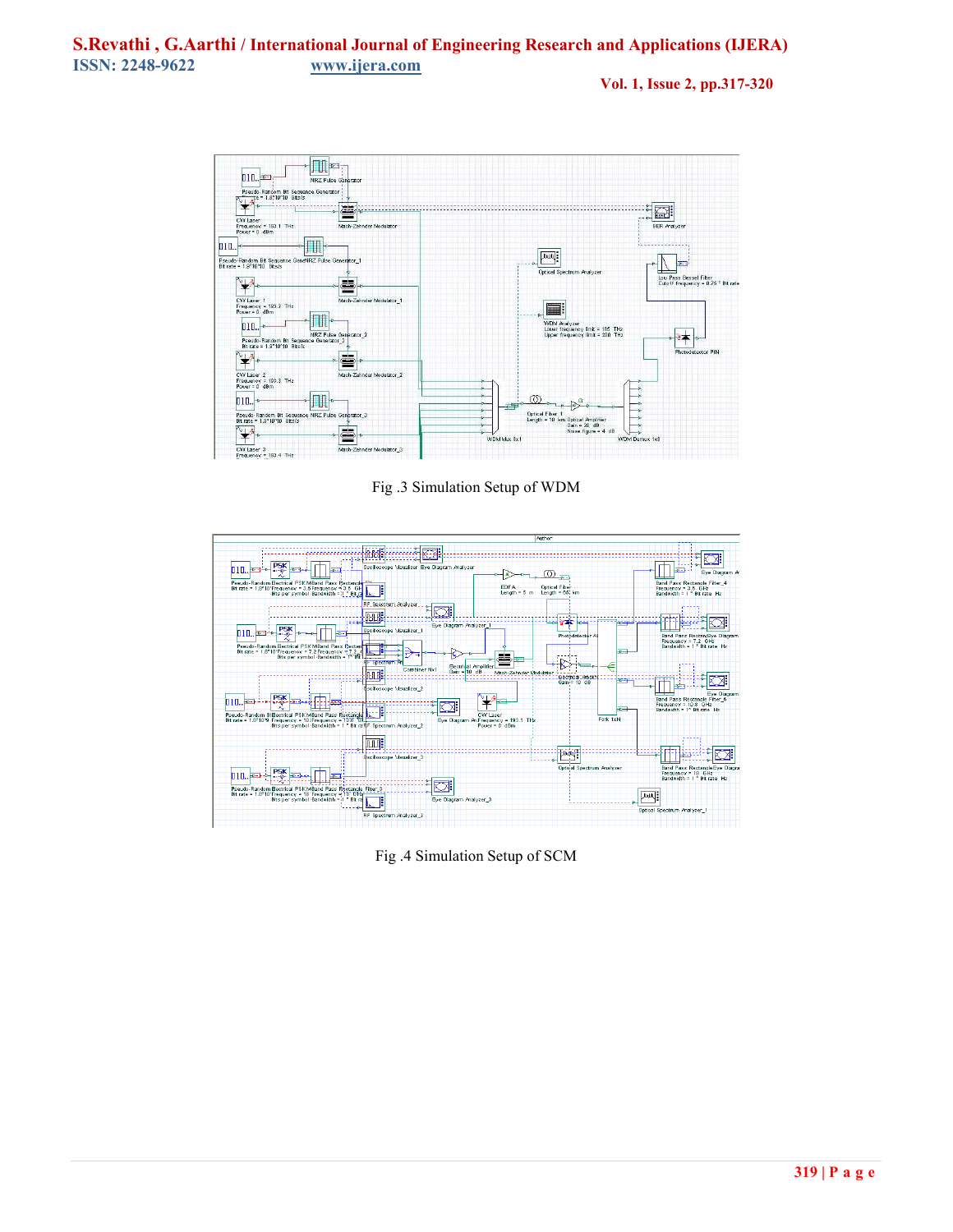## **S.Revathi , G.Aarthi / International Journal of Engineering Research and Applications (IJERA) ISSN: 2248-9622 www.ijera.com**

**Vol. 1, Issue 2, pp.317-320**



Fig .5 Simulation setup of SCM employing OSSB modulation

#### **3.0 SIMULATION RESULTS AND FINDINGS**

The SCM model has been successfully simulated and analyzed by a commercial optical system simulator, OptiSystem. The results from these analysis shows that BER performance is linearly increases for the transmission link from 1 km until 18 km fiber link. The BER performance constantly high once reaches 118 km length of the fiber. The BER is  $5.871*10^{\circ}$ -4 at 65km fiber length. The below figure shows the BER plots for all the four channels.



Fig .6 Eye Diagram for SCM channel 1

The below figure shows the BER plots for all the four channels.



Fig .6 BER plots for all the four channels in SCM

#### **4.0 CONCLUSION**

OSSB modulation becomes very attractive method for transmitting data to longer distances. In this project, simulation of WDM and SCM systems have been done which proves verification that SCM system gives better results when compared to WDM system. SCM makes better use of available bandwidth and reduces dispersion and cross talk. To achieve much better performance, SCM can be used employing OSSB modulation which reduces the bandwidth of the signal and thus the obtained signal can be transmitted to longer distances with relatively low amount of dispersion. We have simulated SCM employing OSSB modulation using different schemes like ASK, PSK and FSK. We have analysed that SCM employing OSSB using PSK gives good results than using ASK and FSK as it has higher spectral efficiency and demodulation of the transmitted signal is simple. Therefore SCM using OSSB modulation becomes very attractive method for transmitting data to longer distances.